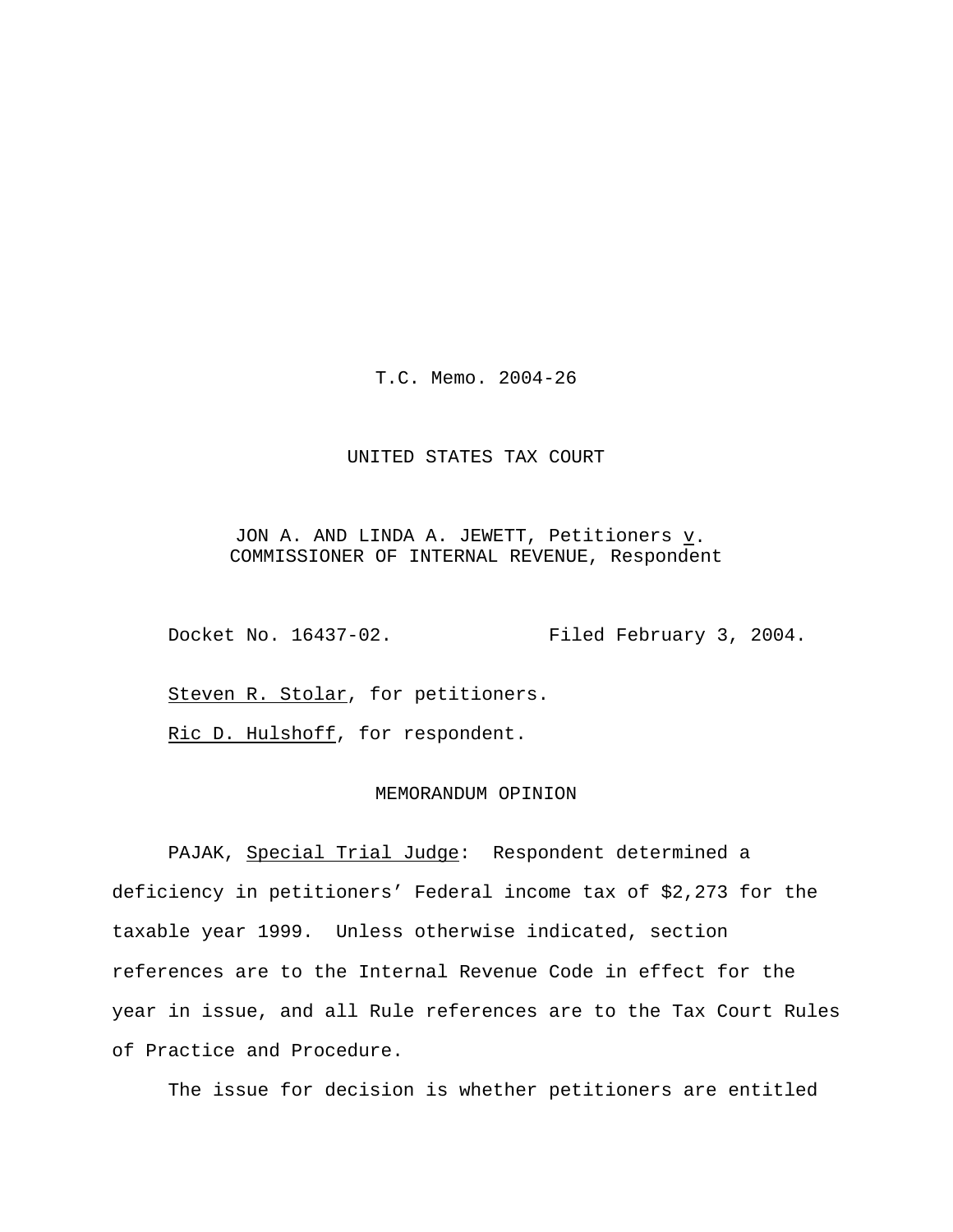to deduct actual travel expenses.

Some of the facts have been stipulated and are so found. Petitioners resided in Reno, Nevada, at the time their petition was filed.

Because petitioners did not meet the substantiation and recordkeeping requirements of section 7491(a)(2), the burden of proof remains on petitioners. Rule 142(a).

Through 1999, petitioner husband (petitioner) was a merchant seaman. During 1999, he was the Chief Engineer on the S.S. Sealand Producer, a container ship. His typical tour of duty was 56 days, plus 1 day travel each way between his home and the port where his tour began, for a total of 58 days. The ship traveled to various ports, principally in the Caribbean and Gulf of Mexico. Meals and lodging were provided by petitioner's employer and were available to him during the periods in 1999 that he was assigned to a vessel and on active status. Petitioner testified that while in port he would leave the ship and incur expenses on shore.

Petitioners filed a Form 1040, U.S. Individual Income Tax Return, for their 1999 taxable year (return). On Schedule A, Itemized Deductions, attached to petitioners' return, petitioners claimed a deduction for "Meals & Incidental Expenses (full M & IE)" in the total amount of \$11,147. Petitioners alleged that this deduction was "deemed substantiated" pursuant to Rev. Proc.

 $- 2 -$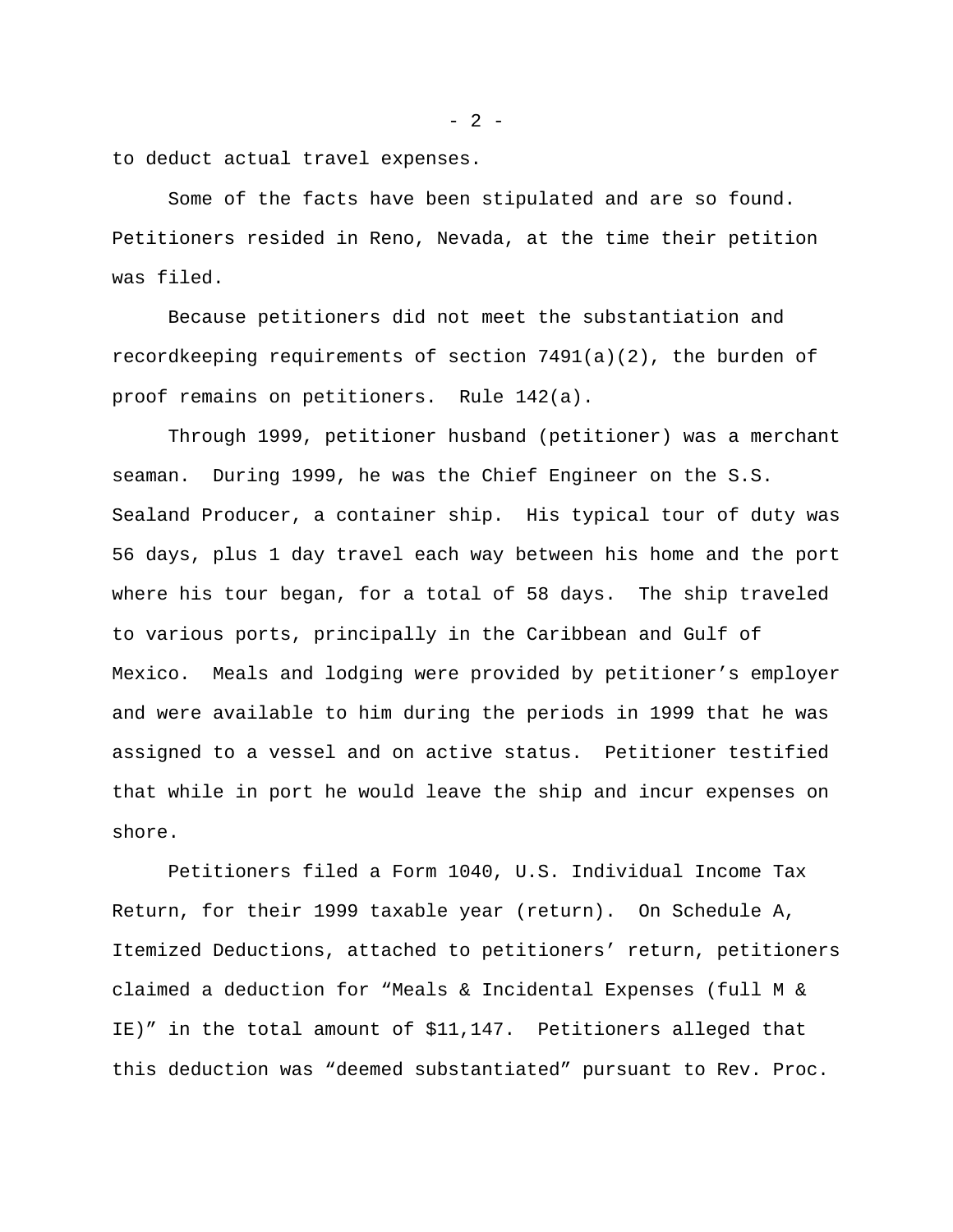98-64, 1998-2 C.B. 825. The parties stipulated that this full M & IE rate deduction purportedly was supported by a "Sailor Travel Statement" attached to petitioners' return.

After petitioners' return was filed, Johnson v. Commissioner, 115 T.C. 210 (2000), was issued.

During the examination of petitioners' return, petitioners conceded that they were not entitled to the full M & IE rate deduction as claimed. Instead, petitioners conceded they were entitled to the lesser total amount of \$1,978, which represents the "incidental expense" portion of the M & IE rate, as allowed by Johnson v. Commissioner, supra.

The \$9,169 adjustment in the notice of deficiency represents the subtraction of the "incidental expense" of \$1,978 from the \$11,147 expense claimed on petitioners' return.

Petitioners now seek a deduction for "actual expenses" incurred while in the course of travel.

As this Court noted in Johnson v. Commissioner, supra at 228, "taxpayers, to the extent that the amounts set forth in the revenue procedures fail to reflect the actual cost of their incidental expenditures, are entitled to a deduction for their actual expenses. In such a situation, however, taxpayers must be prepared to meet all the substantiation requirements, including, especially, written documentation as to the amounts of those costs." The Court goes on to refer to the section 274

 $-3 -$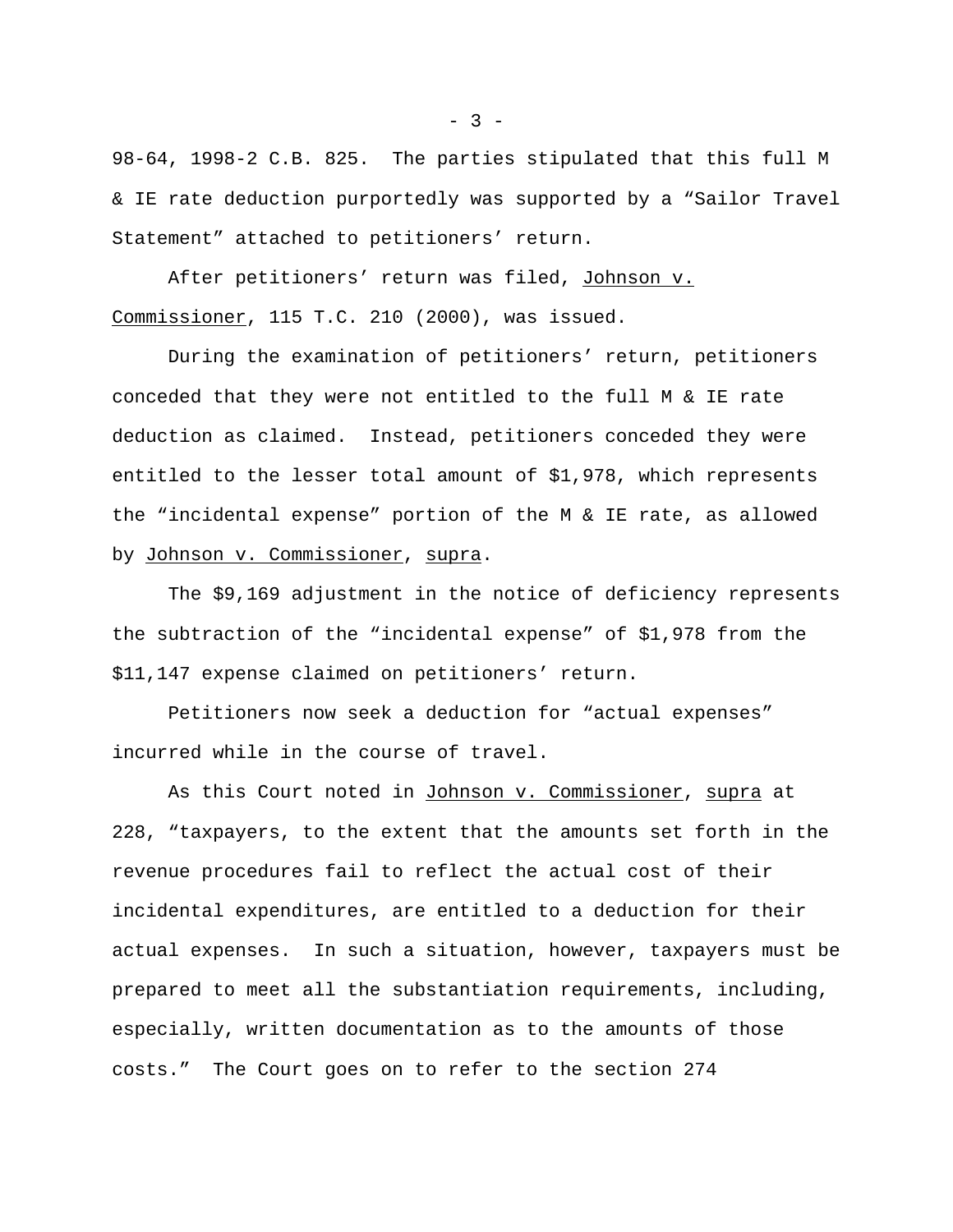regulations which except taxpayers from strict substantiations in the case of expenditures of less than a prescribed amount. Petitioner, like the taxpayer in Johnson, has not shown that he made any expenditure that fits within these exceptions. Johnson v. Commissioner, supra at 228 n.11.

Section 274(d) imposes stringent substantiation requirements for the deduction of travel expenses. Taxpayers must substantiate by adequate means certain elements in order to claim deductions, such as the amount of such expenditure, the date of the expenditure or use, the place of each separate expenditure, and the business purpose for an expenditure or use. Sec. 274(d); sec. 1.274-5T(b), Temporary Income Tax Regs., 50 Fed. Reg. 46014 (Nov. 6, 1985). To substantiate a deduction by means of adequate records, a taxpayer must maintain an account book, diary, log, statement of expense, trip sheets, and/or other documentary evidence, which, in combination, are sufficient to establish each element of expenditure or use. The log must be made at or near the time of the expenditure. Sec.  $1.274-5T(c)(2)(i)$  and  $(ii)$ , Temporary Income Tax Regs., 50 Fed. Reg. 46017 (Nov. 6, 1985).

Petitioner claimed that he prepared a log listing his travel expenses at or near the times of the expenditures. We are not required to accept petitioner's self-serving statements. Tokarski v. Commissioner, 87 T.C. 74, 77 (1986). Our review of this log leads us to conclude it was prepared at one time, and

 $- 4 -$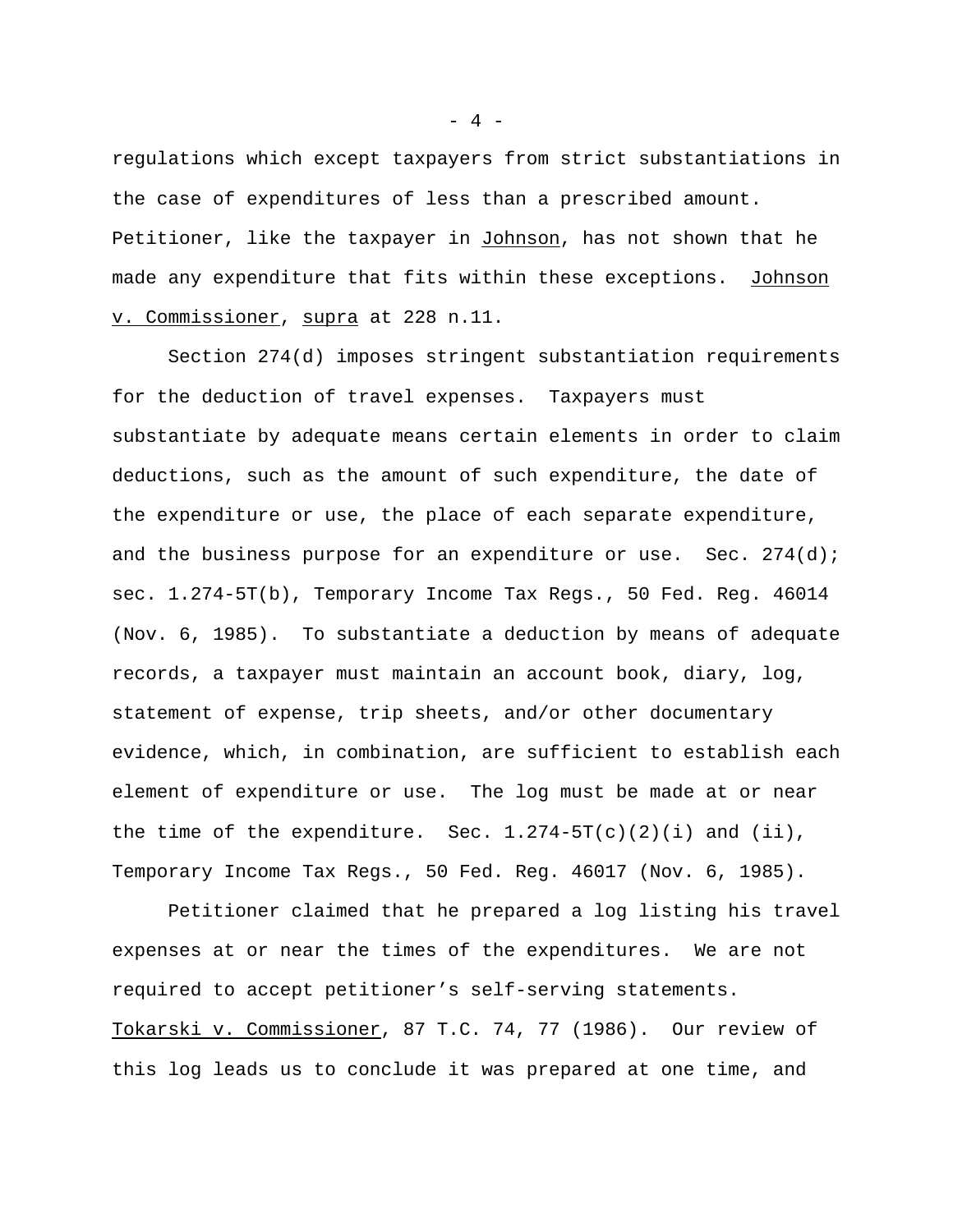the entries could not have been made at or near the times of the expenditures. Respondent also observes that petitioners took the position on their return that they were entitled to a deduction based on a per diem rate without the need for substantiation, and maintenance of a calendar log of actual expenses is inconsistent with that position. Respondent further commented that the return had nearly 30 documents attached to it to support petitioners' claim, but the log was not attached. For the aforesaid reasons, we do not give the purported log any credence.

Petitioner also referred to the so-called supporting schedule of expenses attached to the return. This schedule bears the name of a certified public accountant on each page. Petitioners' counsel stated at trial that this was prepared during the audit. This obviously was not made at or near the time of any of the expenditures. Moreover, this schedule was attached to petitioners' return, which was an exhibit attached to the parties' stipulation. This Court has long held that the return is merely a statement of the petitioners' claim and does not establish the facts contained therein. Lamphere v. Commissioner, 70 T.C. 391, 394 (1978); Roberts v. Commissioner, 62 T.C. 834, 837 (1974); Seaboard Commercial Corp. v. Commissioner, 28 T.C. 1034, 1051 (1957).

Our review of the record shows there was no record made at or near the time of any of the expenditures claimed as actual

 $-5 -$